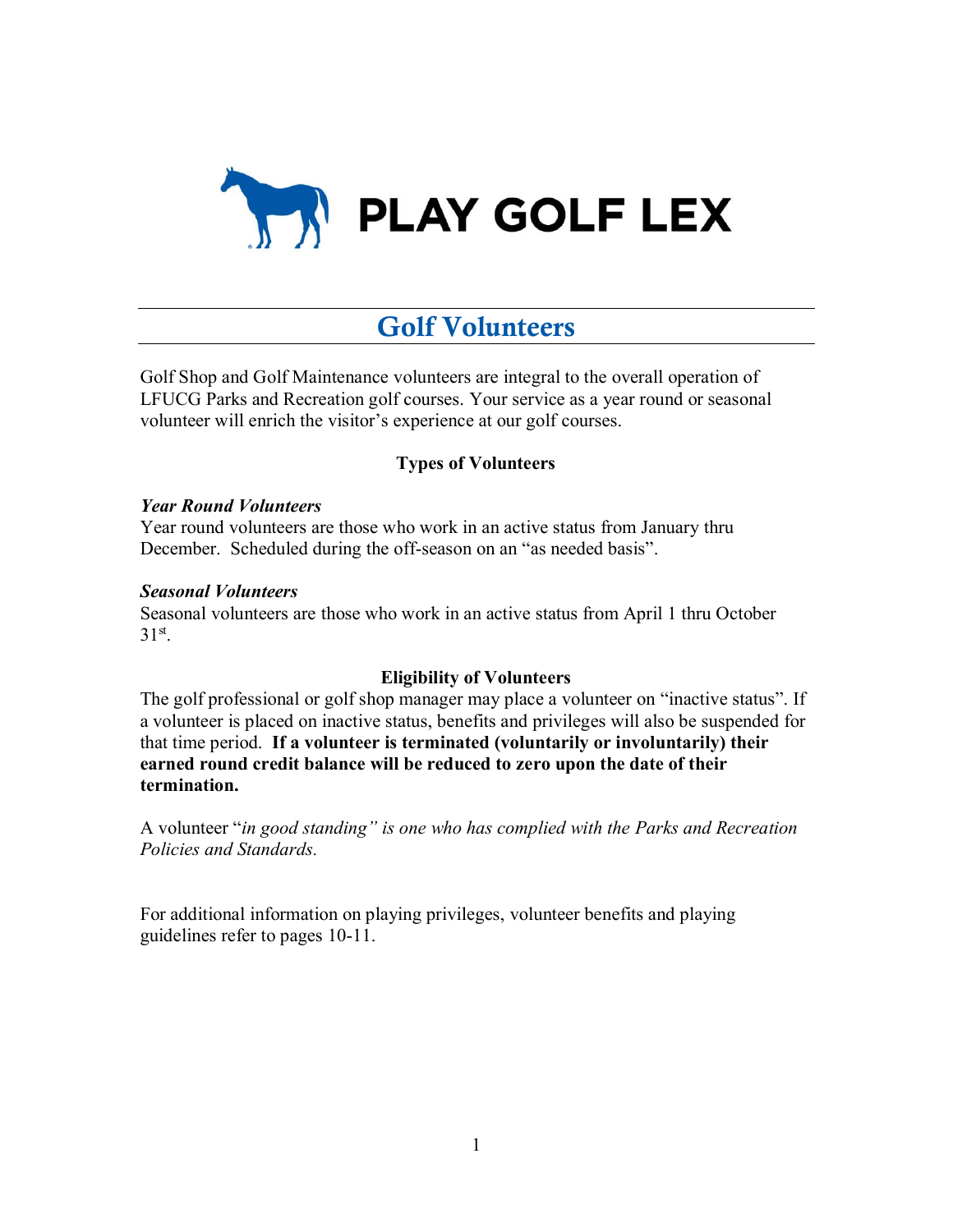## *Golf Shop Volunteer Duties and Responsibilities*

There are a number of duties as a volunteer that you will be involved in helping the golf shop staff service our customers. These duties include:

- Daily Duties
- Managing Golf Car Fleet
- Golf Shop
- Starting
- **Security**
- Golf Maintenance Activities

• Rangering

Each of the above categories add value to the overall golf shop operation the customer experiences. You will be asked to do numerous duties within each category. These duties can include daily routine tasks (included but not limited to the following):

## **Daily Duties**

- Inspect Pro Shop grounds/parking lot for trash and place in receptacles.
- Manage golf car fleet.
- Gather driving range balls in picker cart to replenish ball machine; periodically check and clean ball machine and ball washer machine to proper working order.
- Perform maintenance duties, such as: washing windows, trash detail at the pro shop area and minor maintenance repair.
- Assist in closing of all operational facilities.
- Collects debris, clean restrooms, and maintain other areas of responsibility at the facilities.
- Assist in enforcing facility rules and regulations regarding parking, equipment and facility use.
- Answer inquiries and complaints; provide general information to the public regarding fees, facility reservation, golf course regulations and procedures.
- Notify the supervisor on duty of incidents needing incident reports in the event of an injury, accidents, property damage, hazardous spills or other major problems at the golf course.

# *Managing Golf Cars*

## *For Golf Cars Going Out*

- Check to make sure the car is neat in appearance and has a clean scorecard, pencil and no tees or trash in the car.
- Make sure appropriate golf car path rule signage is in the sign holder.
- Ensure that the sand bottles are full.

## *Staging*

- Stage golf cars in designated area and allow enough room for someone to walk behind the cars with a golf bag (approximately 2ft).
- Make sure key is removed from ignition and in the possession of the golf shop staff, depending on course.
- Face each golf car in the same direction, pointed towards the tee players will be starting.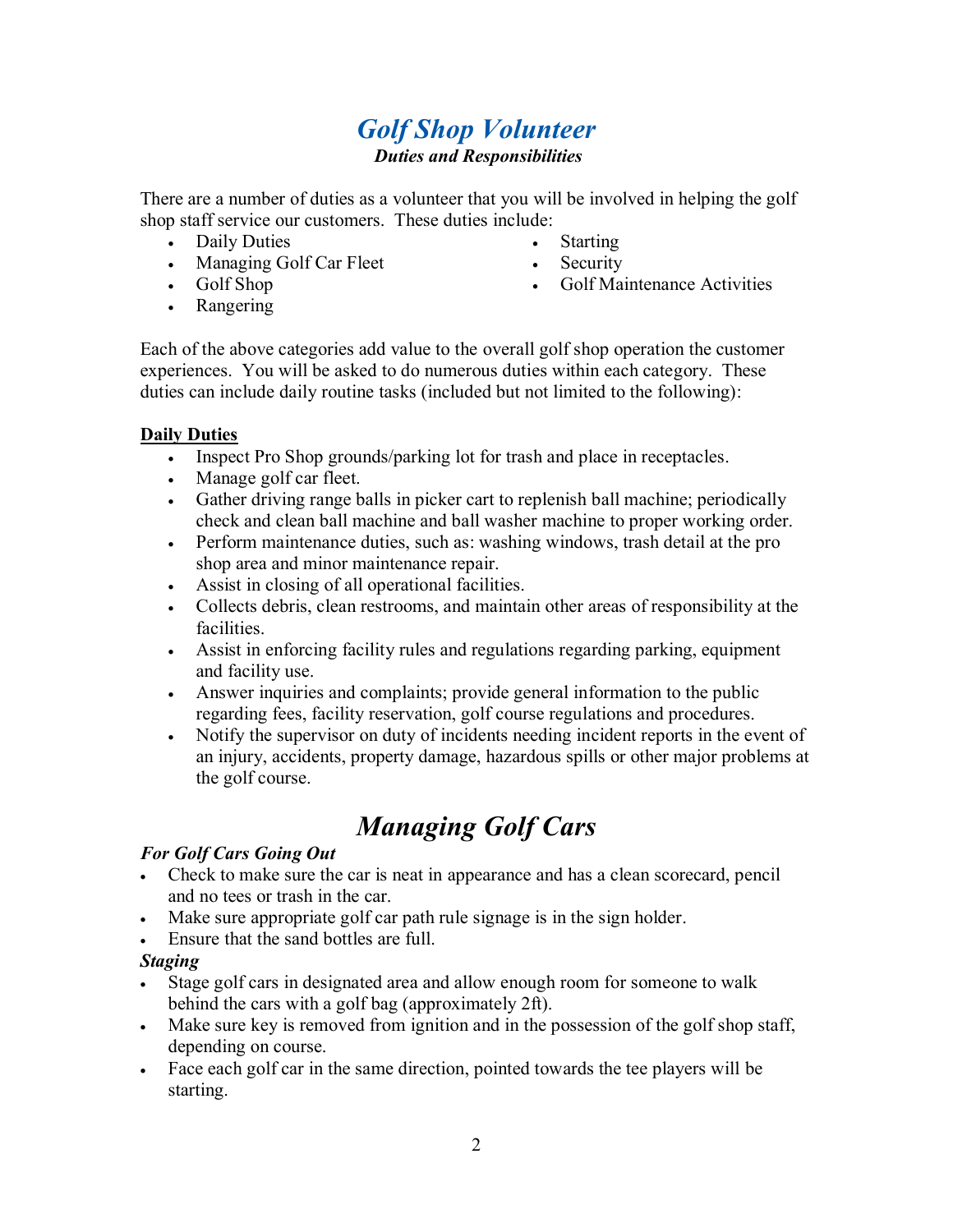- Inspect each golf car for the following items before they are rented:
	- Gas or fully charged electric
	- Sharp pencil
	- Clean, folded scorecard
	- Full Sand Bottles without cracks
	- Proper golf car path signage (i.e. golf cars on path, golf cars may cross at  $90^\circ$ , etc)
	- Free from trash
	- All (4) tires for proper amount of air

## *For Golf Cars Returning*

- Check for Guest personal items before bringing the golf car to the storage facility.
- Place trash in proper basket.
- Wash entire golf car paying attention to wheel wells, bag wells, floorboards and batteries.
- Check for proper oil & water levels.
- Fill sand bottles as needed.
- Put new scorecard and pencil on steering wheel and park in facility.

## *Always watch for problems with golf cars*

- Be aware of low, unusual noises, poor steering, lack of power, sand bottles missing or broken, reverse buzzer not working, etc.
- If there is a problem, use one of the problem cards and park golf car out of the way and notify golf shop personnel.

## *Closing Down Your Area*

- Make sure all golf cars are in.
- Clean, straighten, and sweep work area including golf shop front door area.
- Take out trash.
- Spray clean golf car cleaning area, washing all grass away.
- Turn off water and neatly coil and store hose.
- Ensure that all doors are completely shut and locked.

## *Safety Items to Watch For with Golf Cars*

- Golf cars may be operated by anyone sixteen (16) years of age or older, providing that person has a valid driver's license.
- Golf cars are to carry no more than 2 riders.
- Drivers are always to obey all signs, stakes, roped-off areas and other markers used to guide golf cars.

# *Golf Shop*

While on a shift as a volunteer, there are numerous duties you might be doing. One area that will use your services frequently will be the golf shop. The golf staff will train you in this area and ask that you do the following details:

## *Daily Maintenance*

- Vacuum Floor
- Fill in sizes on basics shirts
- Stock accessory areas (Gloves, balls, tees)
- Place all merchandise tags inside merchandise
- Refold merchandise
- Clean and dust displays
- Check all displays for completeness
- Take down signs that are torn
- Clean mirrors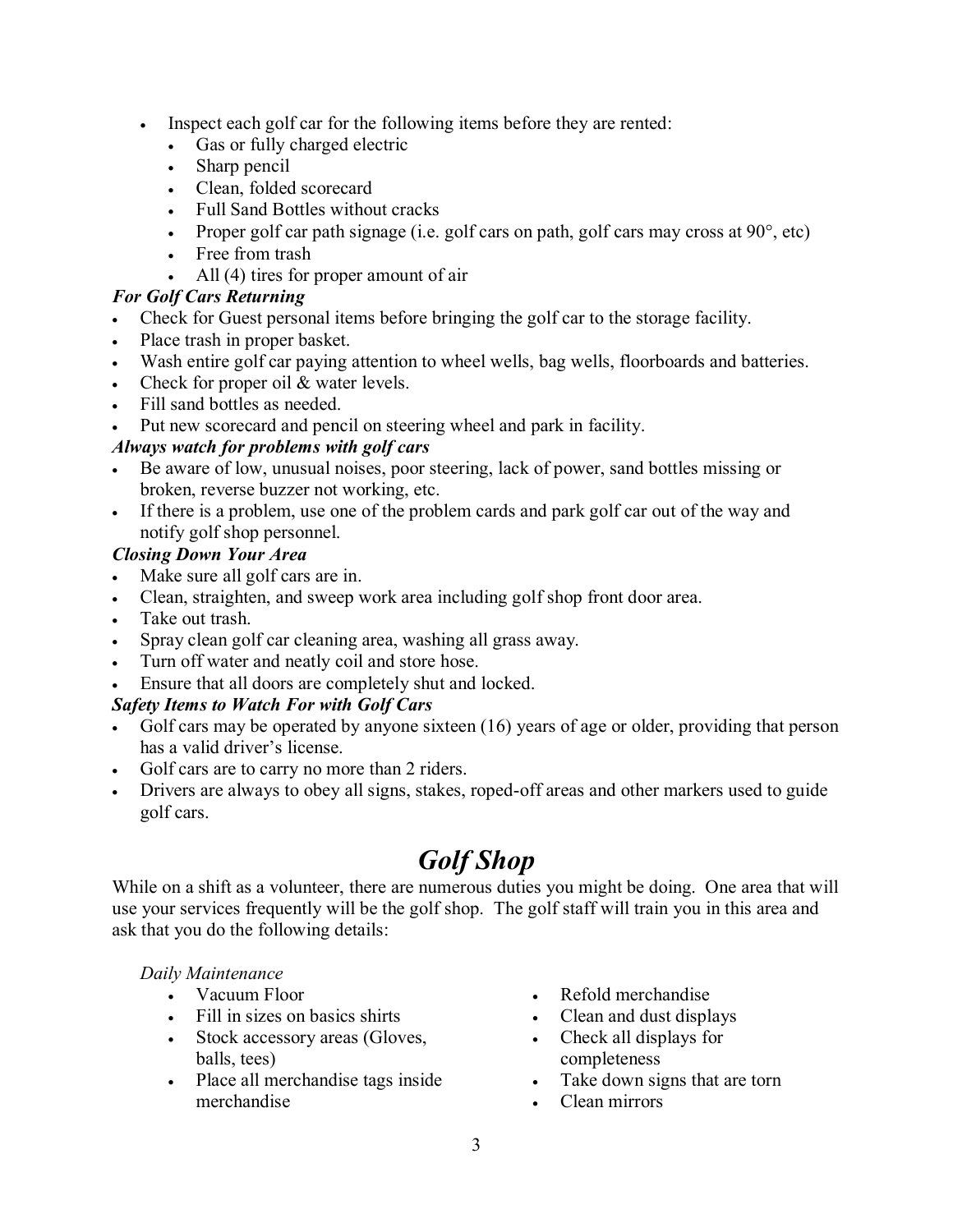#### *Weekly Maintenance*

- Organize back room area
- Wipe off signs
- Wipe down wall units
- Wipe down shelves and computers
- Clean displays and dust
- Clean top ledges
- Clean air vents
- Clean window molding
- Wipe mannequin bases

## *Rangering*

The golf professional or golf shop manager will provide you with a specific pace of play guideline chart for monitoring pace of play while rangering. In accordance with this policy, the golf division has devised policies & procedures to follow when rangering.

- Prepping Ranger Golf Cars
- Tee Sheets
- Radio
- Pace of Play
- Out of Position Groups
- Assisting Groups
- Uniforms/Name Tags
- Lightning
- Dress Code
- Handicap Flags
- Twilight Rate
- Pull Carts
- Rain Check Policy
- Groups Late for Starting Time
- Ranger Etiquette
- Daily Golf Car Rules

## *Prepping Ranger Golf Cars*

To properly set your golf car up for rangering duties, please make sure you have the following items on the golf car with you to help manage play:

- Charged radio on the same frequency as the golf shop.
- Copy of the tee sheet with the actual tee off times listed.
- Copy of the laminated Pace of Play chart.
- Ranger sign placed on golf car windshield.
- Pen, pencils and extra scorecards
- On hot days, have a water cooler on your golf car with cups.

## *Tee Sheets*

When rangering, it is important to have a fresh tee sheet of actual tee off times. Having actual tee off times will enable you to determine the correct position of the groups.

#### *Radio Use*

Radios are provided by golf shop staff and we ask that you keep them on or near you at all time to be able to communicate with the golf shop. Radio use shall be limited to direct communication with and from the golf shop staff. Proper uses of the radio include but are not limited to rangering duties, starting duties, etc. The radios are a tool to help you do your job in the most efficient manner.

## *Pace of Play*

Your job as a *ranger* is very important to the overall enjoyment our customers experience. While rangering, use the *Pace of Play Guideline Chart and Policy* to help us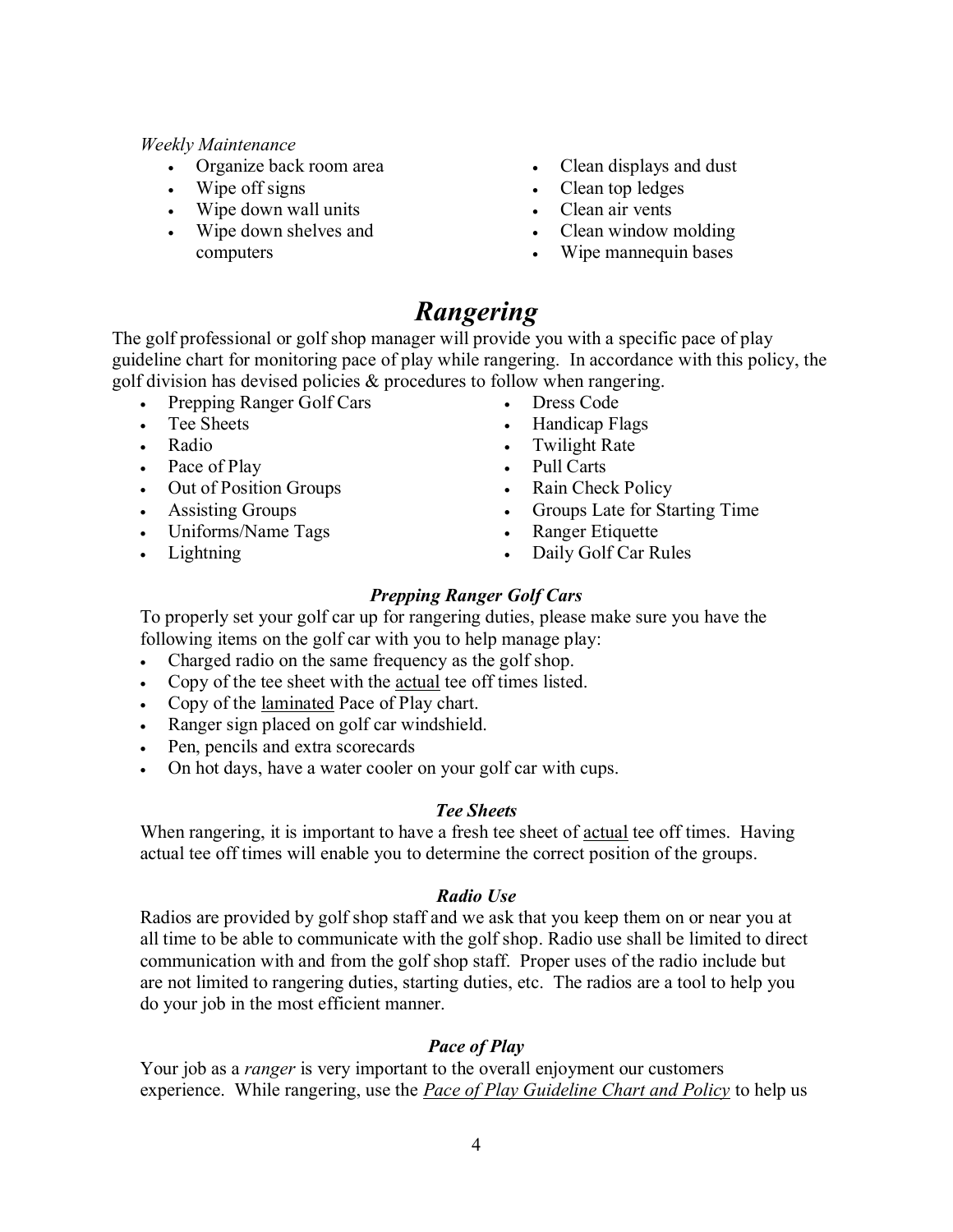maintain this program. While some groups will be slower than others, you can use these tips to help them keep pace:

- *Be seen!* The more you are seen on the course, the fewer problems we will have. Simply seeing a ranger will let the guest know that we are watching the pace.
- *Ranger Early!* On days when we have full tee sheets, make it a point to get off to a good start with the early groups. If the early groups fall off pace, the rest of day will be spent trying to catch up.
- *When there's a problem, address it!* Simply driving by a slow group will do nothing for speeding up play. Address the problems as they arise, keeping everyone's experience with us positive.

## *Out of Position Groups on the Golf Course*

If a group is out of position on the golf course, please follow the following procedure below:

"Excuse me gentleman/ladies, can you please tell me what time your tee time was today?" At this point they should tell you the time. After you confirm that they are off pace using your pace of play chart, use the following response:

"As you can see by my play chart, you are \_\_\_ minutes off pace. We would appreciate your group speeding up in order to get back on pace. Thanks for your help."

## *Assisting Groups on the Golf Course*

If after you have approached a group out of position and they are still having trouble getting back on pace, help them in these ways:

- Forecaddie
- Give yardages
- Rake bunkers
- Tend the flagstick
- Give a ride to those walking if they need it

**If a group continues to struggle to get back on pace, contact the golf professional or golf shop manager for further assistance in managing the situation.**

## *Uniforms/Name Tags*

You will be issued one (1) staff shirt, hat, or name tag. This is to be worn at all times so that you can be identified as a volunteer of the golf course.

## *Lightning*

All golfers are advised to discontinue playing or practicing when lightning, thunder or dangerous weather conditions are initially observed. The following signals will be in effect during periods of lightning, thunder or dangerous conditions.

- One blast of siren Play is suspended and the golf course and all practice areas are closed. Golfers must leave the course or take shelter.
- Two blasts of siren Play and practice may resume

Golfers continuing to play or practice after lightning, thunder or dangerous weather a condition have been observed or after play has been suspended will do so at their own risk.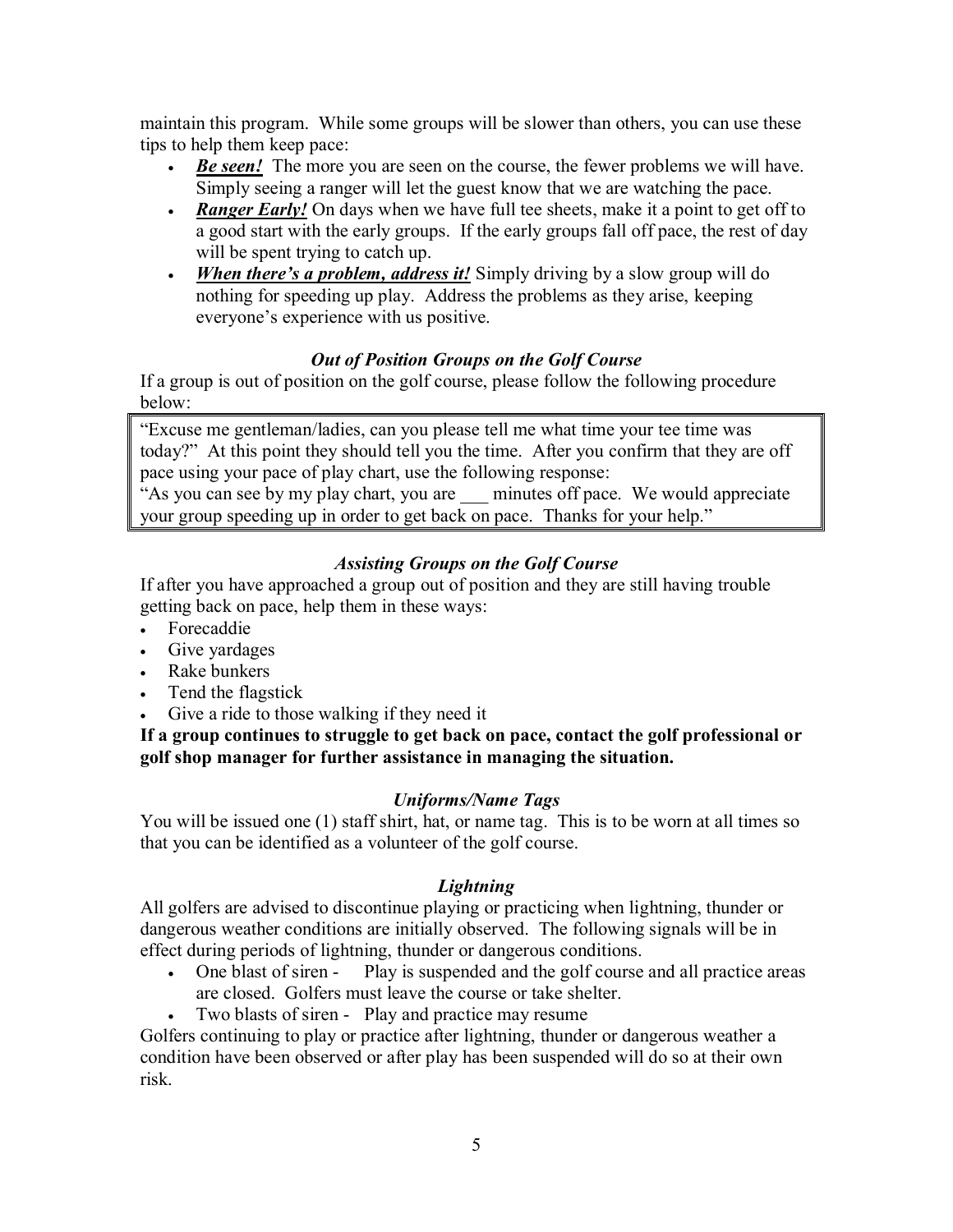### *Twilight Rate*

#### **Definition:**

- A discounted green fee based on the fact that a limited number of holes may be completed due to darkness.
- Pricing and availability depends on the course and time of year. Please consult with the golf professional on the twilight rate charged.

### *Pull Carts*

#### **Definition:**

- (Also "hand cart") a mechanical device or trolley with wheels and a handle used to carry a player's bag and clubs.
- Golf cars and pull carts shall be permitted on the course at all times unless the Golf Course Superintendent and/or Golf Professional determine that their usage would be damaging to the course.

#### *Rain Check Policy*

In the event a golf course manager determines that a course is unplayable due to inclement weather or suspended play due to hazardous conditions (storms, lightning), rain checks may be issued upon request as follows. (Please Note: A golfer may elect to wait to see if the course reopens or request a rain check.)

| <b>Customer Paid for 18 Holes</b> |                |               |  |
|-----------------------------------|----------------|---------------|--|
| <b>How Many Holes</b>             |                |               |  |
| Did they complete                 |                |               |  |
| Less than 6                       | $7 - 14$       | 15 or more    |  |
| Credit 18 Holes                   | Credit 9 Holes | No Rain Check |  |

| Customer Paid for 9 Holes |               |  |
|---------------------------|---------------|--|
| <b>How Many Holes</b>     |               |  |
| did they complete         |               |  |
| 6 or less                 | 7 or More     |  |
| Credit 9 Holes            | No Rain Check |  |

\*\*Rain checks will be issued for green fees and golf cars only.

#### *Ranger Etiquette*

Rangers have a dynamic role of being *stewards of the course*. All employees including volunteers for Parks and Recreation are responsible for setting examples of preserving and protecting the golf course for our customers. While rangering, we ask that you follow these guidelines:

- Keep the ranger golf car on the car path at all times, unless there is a problem with a group where you deem it necessary to address the group. The golf course superintendent may specify areas that are acceptable short cuts, but as a rule, please keep the golf car on the path.
- At no time on duty as a volunteer is searching or selling golf balls allowed.
- Golf clubs should not be taken on the course or used while on duty as a volunteer or ranger.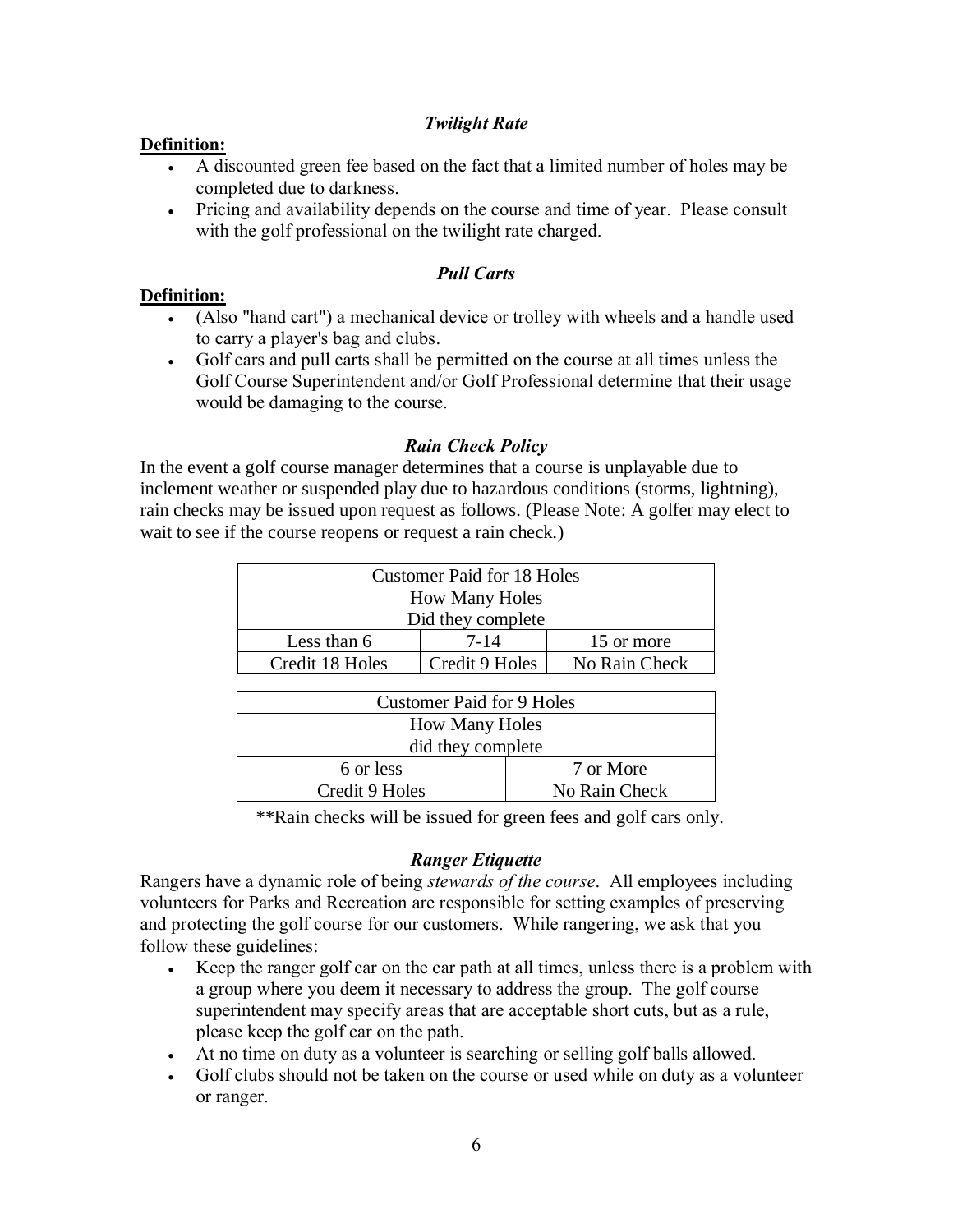• The ranger golf car is not to be used to play golf.

## *Daily Golf Car Rules*

While rangering, it's important to make sure all golfers are abiding by the daily golf car rules. If you approach a group, and they are not following our golf car rules, please approach the group and inform them of what our policy is for that day and ask them to follow those guidelines.

## *Starter*

The job of Starter is one that requires great tact and diplomacy. There are many factors that are controlled by the starter that have an important impact on our customer service perception with our visitors. To be of most value to course operation, safety and player assistance, you must be working the first tee from that immediate area, not from the Snack Bar, Golf Shop, Manager's Office, etc.

Responsibilities include:

- Welcome and thank players
- Verify payment of guest fees
- Organize individual players into threesomes and foursomes
- Start players at their booked starting time
- Explain and enforce local course rules and policy including golf car rules etc.
- Manage first tee and nearby practice areas.
- Verify that players have on their golf cars:
	- Daily cart rules and grounds information
	- Course and weather conditions
	- Clean scorecard, pencil
- Remind golfers to maintain pace of play and to play safely.
- Communicate with rangers on desire to help maintain pace of play
- Communicate with golf shop
- Know current prices
- Know upcoming events

## *Groups Late for Starting Time*

If a group arrives late for their tee time, first, welcome them to the facility and tell them we will do our best to accommodate their group in the shortest amount of time.

- Unless approved by the golf shop staff, we are not to "squeeze" a group in front of another group that is checked in and ready to play at their proper tee time.
- Look at the day's play with the golf shop staff and try to find an open tee time slot near the current time.
- Inform the guest of your plan and help them get ready for their tee time.

## *Security & Safety*

As a volunteer, you play a major role in the security and safety of our facilities. In doing so, we ask that you pay particular attention to the following areas: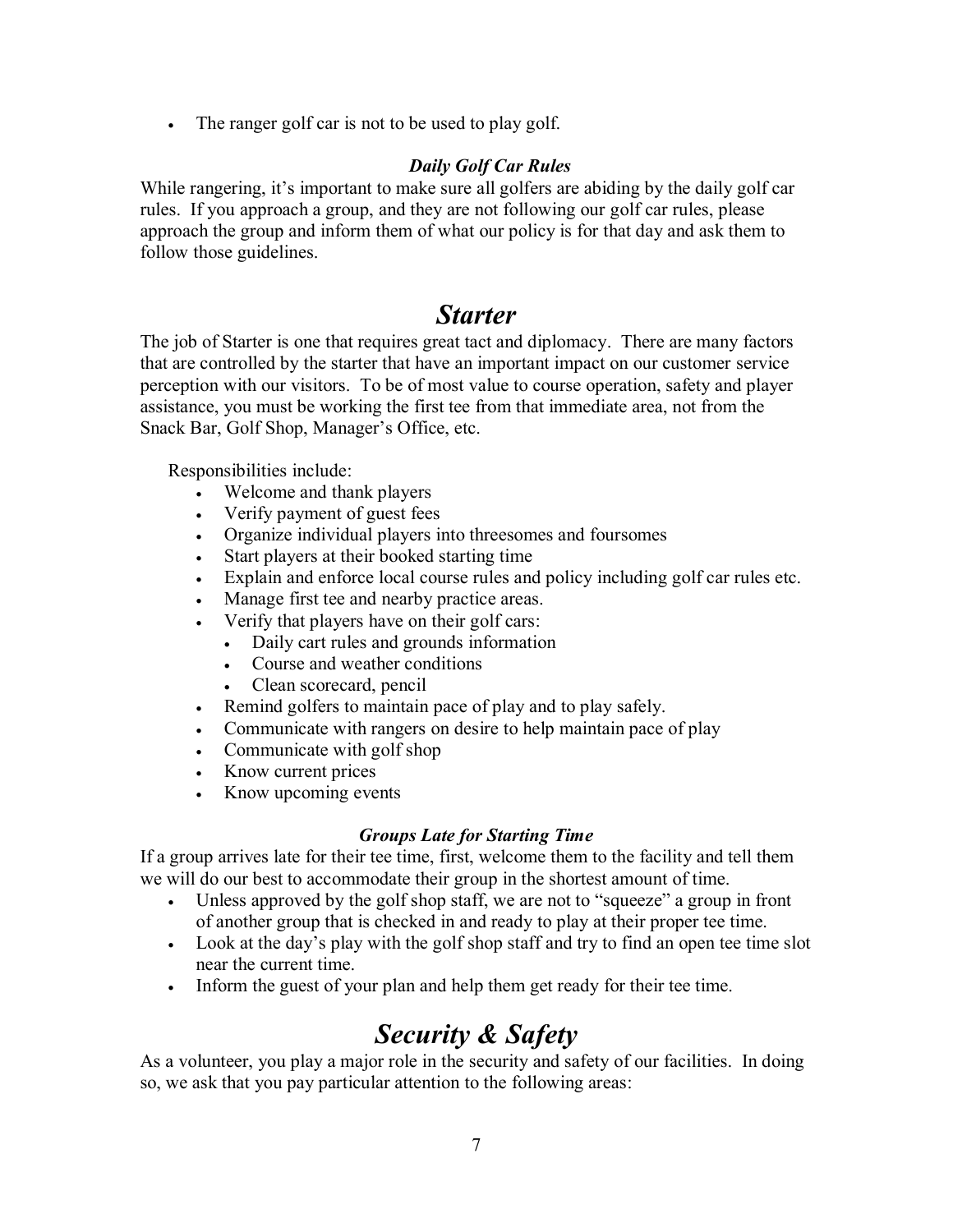## *Golf Shop*

- Confirm the golf shop door is securely closed and locked.
- Make sure all outdoor lights are working properly. If not, inform staff by telling them on your next shift, leaving a note, or calling them.
- Any potential dangers (tripping hazards, etc.).

## *Golf Car Storage*

- Double check that all golf cars have been returned and are in the storage facility.
- Set alarm and exit building.
- Confirm the golf car storage is secure and locked.
- Before you leave, make sure you have heard the alarm being armed.
- Make sure all outdoor lights are working properly. If not, inform staff by telling them on your next shift, leaving a note, or calling them.
- Any potential dangers.

## *Parking Lot*

- When leaving the premises, pay attention to cars in the parking lot or individuals nearby.
- If you feel something or someone looks suspicious, contact a manager to investigate the situation.
- Any potential dangers.

## *Additional Duties & Activities*

Volunteering for LFUCG Parks and Recreation encompasses not only front line service with the customer, but also behind the scenes maintaining the facility greens and grounds. Duties that you will be involved with on the golf course include:

- Filling divots on tee boxes and fairway landing areas
- Repairing ball marks on the greens
- Picking up trash on the course
- Adjusting ropes and hazard stakes and signage
- Maintaining landscape beds
- Raking and Touching up Bunkers
- Servicing Water Coolers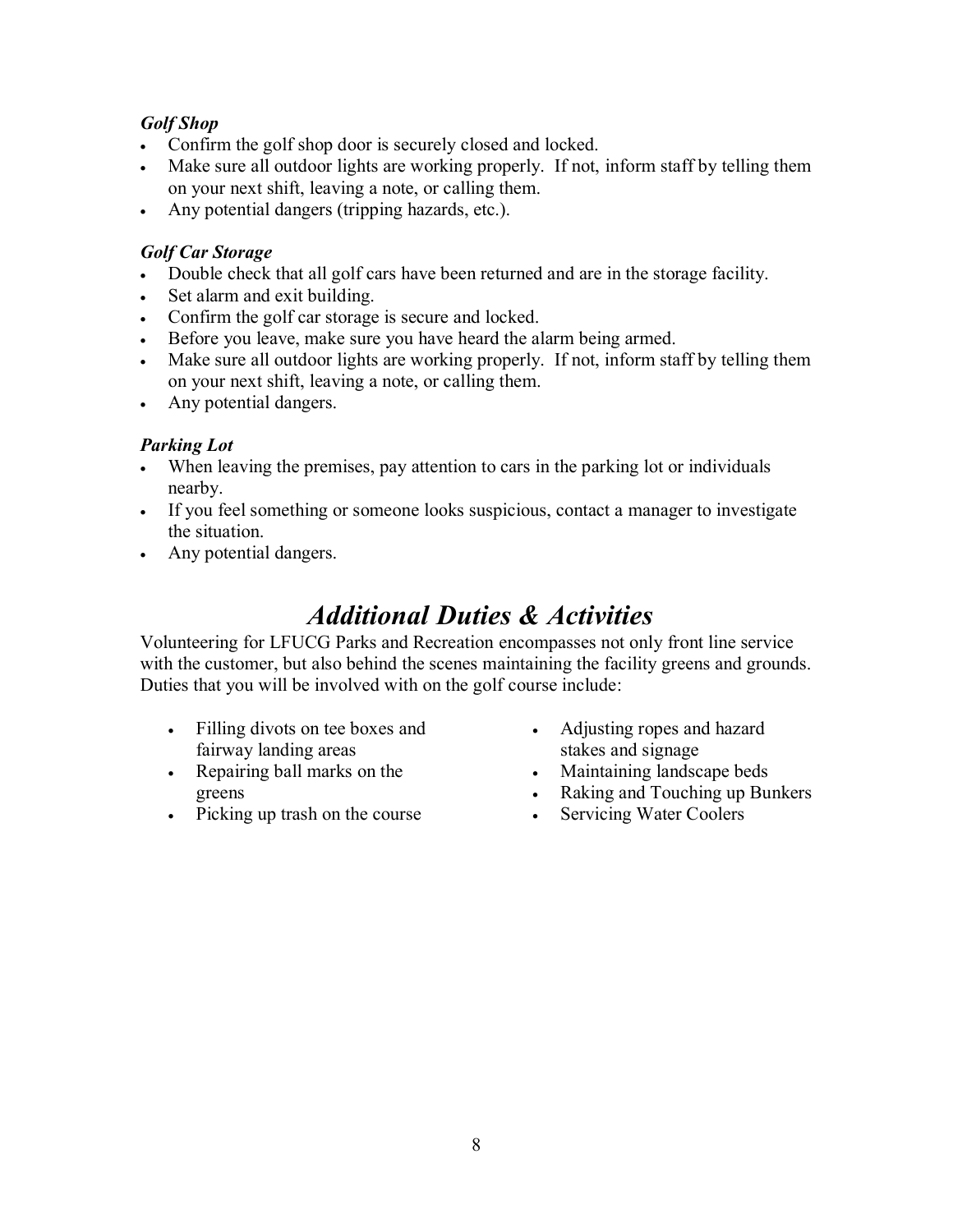## *Golf Maintenance Volunteers Duties & Responsibilities*

Golf course maintenance volunteers are very important to the overall operation of our golf courses. There are numerous task completed by these volunteers that help exemplify our natural beauty within our city golf courses. These duties include:

#### **Assist with Equipment Maintenance**

- Fueling
- Checking Oil Levels
- Tire Pressure
- Electric battery water level
- Pressure Washing

#### **Golf Course Setup**

- Move tee markers
- Empty Trash Receptacles

• Pick up trash and debris on course

#### **Maintenance Course Markings, Signage & Course Traffic**

- Fix ropes and Stakes
- Repair/Replace yardage markers
- Repair/Replace hazard stakes
- Maintain directional and informational signs

• Cart Path Maintenance

• Monitor golf car traffic and enforce golf car rules

#### **Debris Removal**

- Blowing Leaves
- Pick up sticks and limbs

#### **Maintenance of Practice Facilities**

• Move ropes/markers for tee locations

• Assist with ball/bucket retrieval

#### **On Course Duties**

- Fill/replace tee and fairway divots
- Assist with topdressing tees.
- Monitor water coolers & ball washers
- Repair ball marks on greens
- Build and/or maintain course markers

All the above are possible job assignments. Actual assignments will vary based on the needs of the facility. The superintendent is responsible for all work assignments and monitoring the work performed by golf course maintenance volunteers.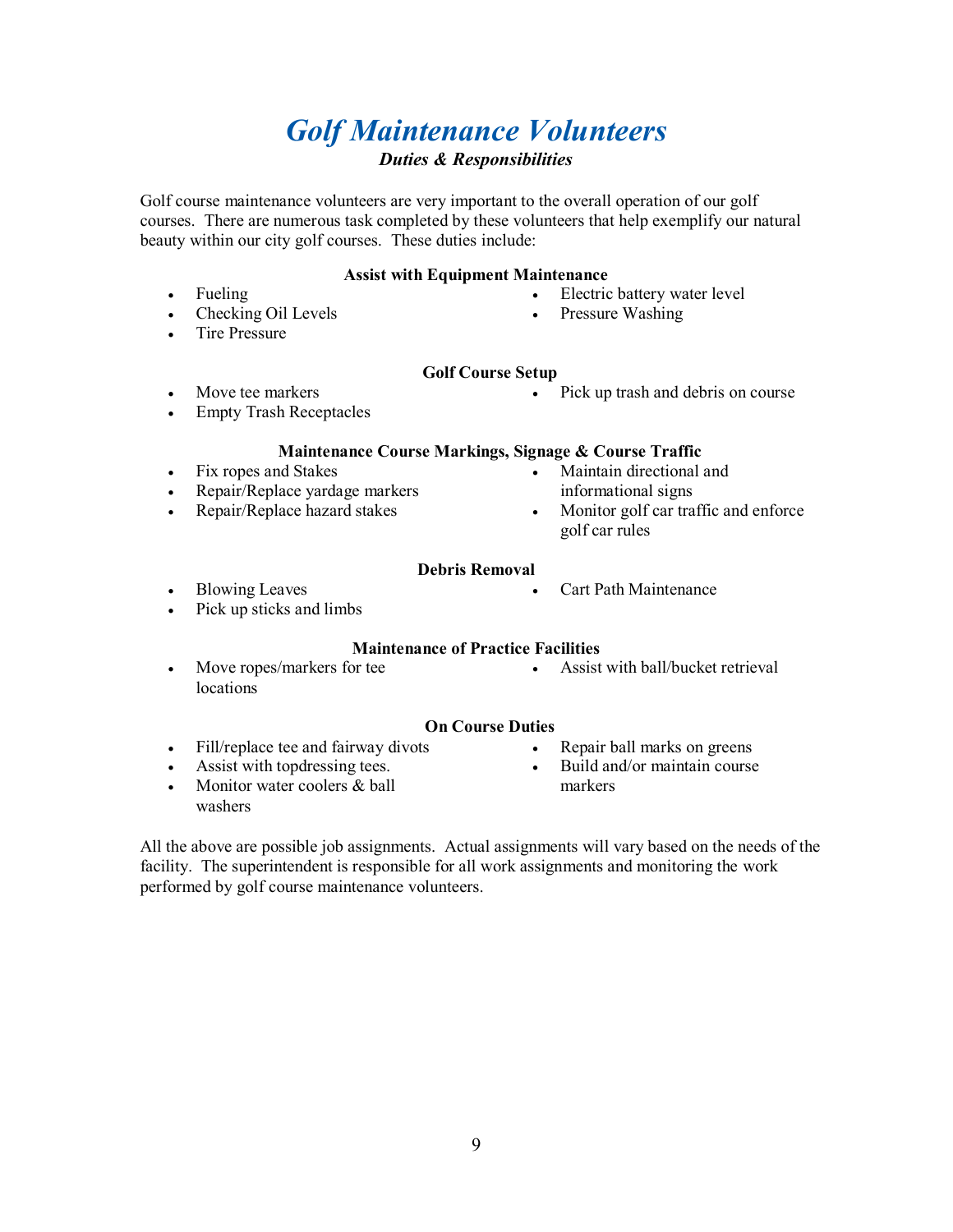# *Playing Privileges and Volunteer Benefits*

Playing LFUCG Parks and Recreation golf courses is your benefit for offering your services as a volunteer. The Golf Division has set the minimum work hours for "active" golf volunteer benefits at 8 hours per month. **Please Note as a volunteer you may be required to work weekends and holidays.** 

### **3 Volunteer Hours = 9 holes**

#### *Additional Benefits*

Driving Range – When redeeming an earned round of golf the volunteer may obtain complimentary range balls prior to their round to warm up. Please note if volunteer is not redeeming an earned round, they will pay regular rate for range balls.

# *Guidelines for Playing*

Playing golf is your benefit for offering your services as a volunteer. **This benefit is a privilege.** In addition to the volunteer benefits outlined on page 11 of this manual, we ask you to follow the guidelines set forth in this section.

- Registering in the Golf Shop
- Playing Course Where Volunteering
- Playing Other City Courses
- Playing Rules
- Discount Program

### *Registering in the Golf Shop*

To redeem earned rounds of golf, volunteers must register in the golf shop with golf professional/golf shop manager/staff and have their round recorded for them in the monthly work/play log.

| <b>Playing Your Home Course</b>                                        |                               |  |  |
|------------------------------------------------------------------------|-------------------------------|--|--|
| Weekday                                                                | Weekend/Holiday               |  |  |
| Tee Times Made Day of Play on Space                                    | May play after 2:00 p.m. on a |  |  |
| Available                                                              | space available basis         |  |  |
| Play using earned rounds or pay appropriate fee based on fee schedule. |                               |  |  |
| Earned Rounds may be used for immediate family members                 |                               |  |  |
| (Spouse & Children 18 years old or younger.)                           |                               |  |  |

| <b>Playing Other City Courses</b>                                  |                                 |  |  |
|--------------------------------------------------------------------|---------------------------------|--|--|
| Weekday                                                            | Weekend/Holiday                 |  |  |
| Tee Times Made Day of Play on Space                                | May play after $2:00$ p.m. on a |  |  |
| Available                                                          | space available basis           |  |  |
| <b>Earned Round Credits from your Home Course May Not Be Used.</b> |                                 |  |  |
| May play other city courses for \$20.00 including golf car fee.    |                                 |  |  |

(Please Note: If at any time the golf course gets busy and is running out of golf cars, you will be asked to return to the shop and surrender your golf car to a full paying customer.)